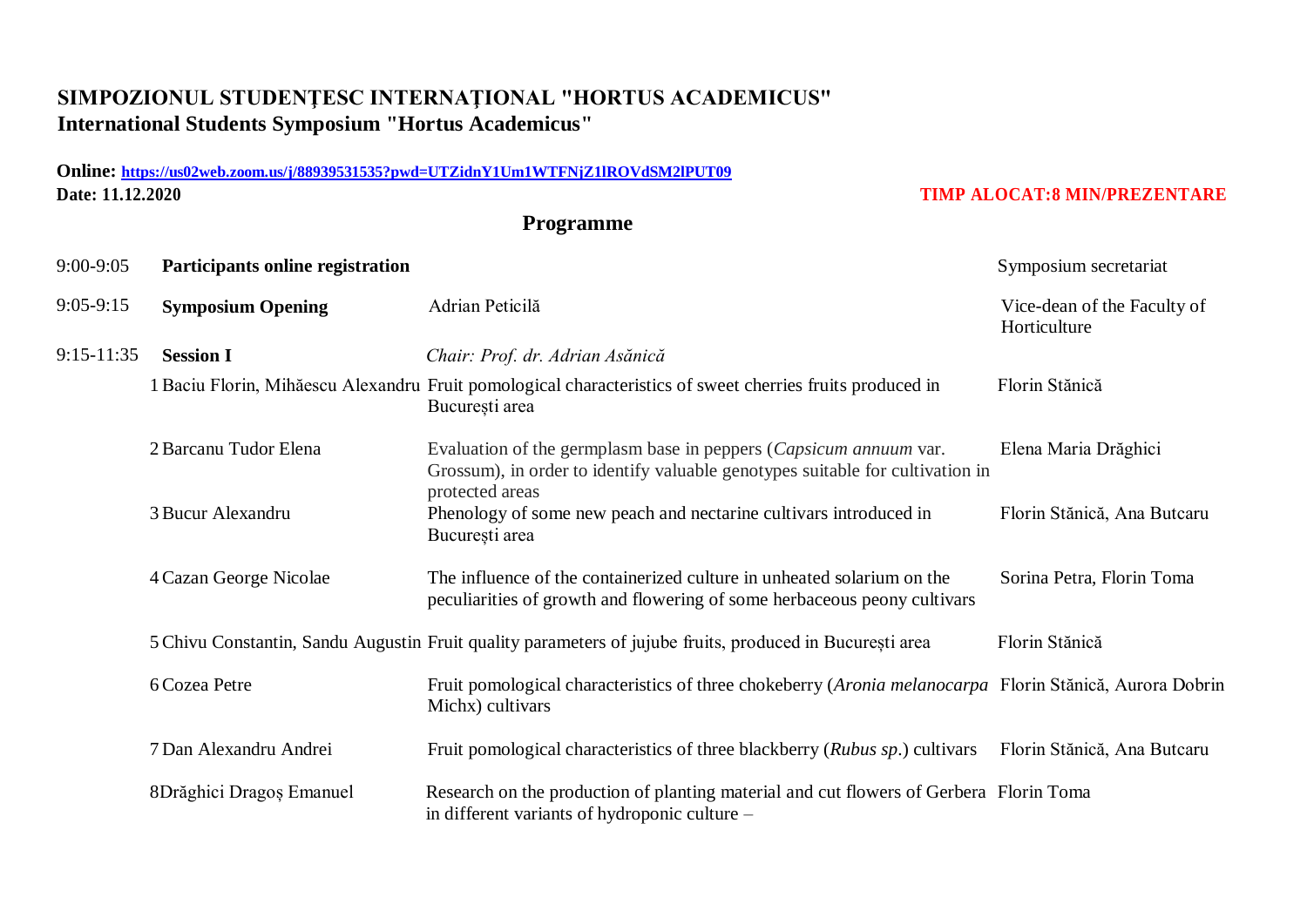|             | 9Georgescu Alexandra-Maria                                                                     | Micropropagation of African-Violet (Saintpaulia ionantha Wendl.)                                                                                                | Adrian Peticilă             |
|-------------|------------------------------------------------------------------------------------------------|-----------------------------------------------------------------------------------------------------------------------------------------------------------------|-----------------------------|
|             | 10 Gherasim Matei                                                                              | Research on the establishment of a pear organic orchard in Palanca,<br>Prahova County                                                                           | Florin Stănică, Ana Butcaru |
|             | 11 Grigoraș (Niță) Claudia Daniela                                                             | Research on the biological and technological peculiarities of some<br>chrysanthemum varieties                                                                   | Florin Toma                 |
|             | 12 Guju Daniela-Ioana, Strugariu<br>Anca-Roxana, Luca Gabor-<br>Giovani, Penchev Ivaylo Petrov | Studies regarding landscape and ecological revitalization of Techirghiol<br>lake and town                                                                       | Vladimir Boc                |
|             | 13 Iacob Irina                                                                                 | Aspects of propagation and nutrition in <i>Pelargonium odoratissimum</i>                                                                                        | Diana Vâșcă - Zamfir        |
|             | 14 Marin Alexandra                                                                             | Preliminary research on the organic management of foliar pathogens in the Beatrice Iacomi, Ana Butcaru<br>edible climbing rose.                                 |                             |
| 11:35-11:45 | <b>Online Coffee break</b>                                                                     |                                                                                                                                                                 |                             |
|             | 11:45-14:15 Session II                                                                         | Chair: Assoc.Prof.dr. Adrian Peticilă                                                                                                                           |                             |
|             | 15 Milos Gabriel, Ion Cristina Florentina                                                      | Research on the design, implementation, operation and impact that small Adrian Peticilă<br>ornamental and utility gardens have on children and families in need |                             |
|             | 16 Mihălcioiu Ioana Mihaela, Stan<br>Gabriela Elena, Tabacu Andrei Florin                      | Fruit quality parameters of some pawpaw genotypes, produced in<br>București area                                                                                | Florin Stănică              |
|             | 17 Moisescu Emilia                                                                             | Preliminary results regarding the selection of some local and foreign fig<br>genotypes ( <i>Ficus carica</i> L.)                                                | Florin Stănică              |
|             | 18 Moloşag Ailin                                                                               | The transition from intensive to sustainable horticulture. Returning<br>biodiversity into farming.                                                              | Monica Badea                |
|             | 19 Musat Miruna-Ioana                                                                          | Research on the vegetative propagation of some species of Begonia                                                                                               | Sorina Petra                |